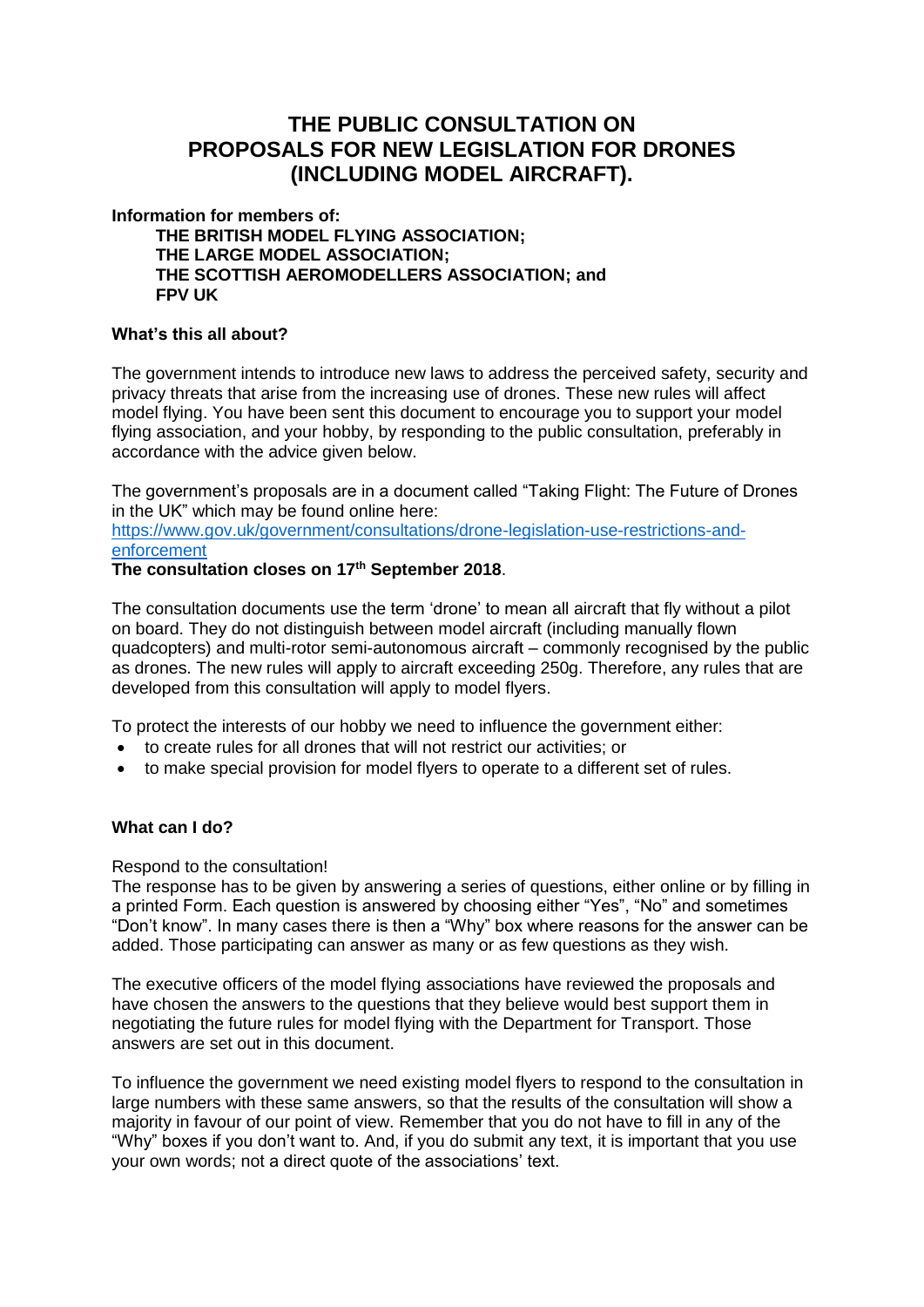You are, of course, under no obligation to respond to the consultation in this way. You may decide to review the government's proposals yourself and choose your own answers; you may pick and choose which of the answers suggested below to submit; or indeed ignore the consultation entirely. However, it would help those negotiating on your behalf if large numbers of our members submitted the answers suggested below.

Answering the consultation with the same answers as your association will take about one hour. Obviously, reviewing the proposals and submitting your own answers will take longer.

You can fill in the response anonymously. However, if you do that you will have to complete it in one session. If you enter your name and email address you can complete the response a bit at a time and the system will save your answers and send you a link by email to resume later.

If you do decide to respond to the consultation - **thank you for your support!**

### **Getting started**

The link to answering the survey online is here: <https://www.smartsurvey.co.uk/s/drones/>

There are approximately 80 questions – but you do not have to answer them all. The most important questions for model flyers are:

- 6 to 13 minimum age of a drone operator;
- 14 to 15 drone flights close to airfields;
- 16 minimising the impact of the rules on model flying;
- 44 whether the government should work with the model flying associations;
- 62 to 74 the use of radio jammers (electronic effectors) to counter drones suspected of being flown for malicious purposes.

Please note that the numbering of the questions below may not match exactly the numbering when you fill in the questionnaire. This is because some yes or no answers trigger the insertion of additional questions and subsequent questions are then renumbered.

Question 1 is your name and email address – you do not have to give this information.

Question 2 asks whether you are responding as an individual or on behalf of an organisation. You **must** select "Individual".

The executive officers of the associations will be submitting responses on behalf of their organisations.

Question 3 asks whether you are an existing drone user – the answer for model flyers is "Yes" (The government's definition of a drone includes model aircraft).

For Question 4 you can click on "I am a model aircraft flyer" and any other options that apply.

Question 5 asks how many aircraft you operate and expect to operate in the future. Simply fill in how many radio controlled aircraft you own, and expect to own.

The main questionnaire then begins.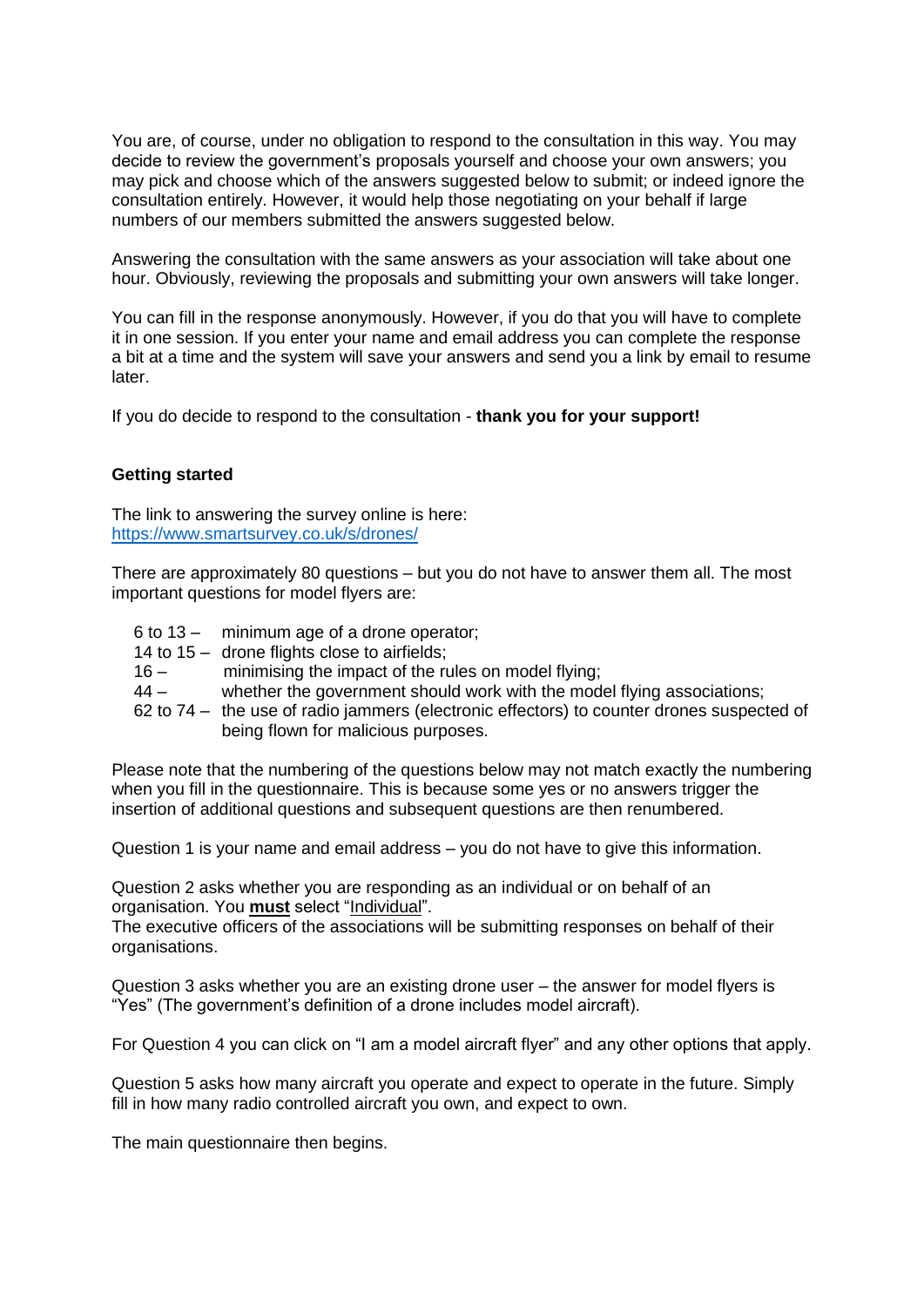## **The Model Associations' Recommended Responses to the Consultation Questions**

The consultation questions are listed below.

For each question (that we believe should be answered) we have provided the answers that the associations will submit, and hope that many members will be content to submit the same answers. For each question we have provided the following as appropriate:

| The answer the association will give:  |  |
|----------------------------------------|--|
| The reasons the association will give: |  |
|                                        |  |
|                                        |  |
| Additional information:                |  |

In some cases there is no "Why" box to allow reasons to be given.

We appreciate that individual members may disagree with some of the associations' answers. Clearly, individuals will submit the answers they are content with. In the Additional Information box we have added for you any background to our answer to the question. (This Additional Information will not be included in the associations' responses to the consultation).

If you decide to fill in any of the "Why" boxes to give reasons for your answers (you do not have to put anything) you may wish to pick one or more of the points made by the model associations. However, please use your own words. Do not insert a direct copy of the associations' response.

### **Minimum age requirement for Drone Operators**

Question 6: Do you see any advantages to the introduction of a minimum age for SUA (small drone) operators?

If yes - Question 7: What advantages?

The answer the association will give:

Q6: Yes

Q7: The new drone rules place specific responsibilities on drone operators, which the operator needs to be mature enough to understand.

Additional information:

The new rules distinguish between drone Operators (who decide when and where a flight takes place) and Remote Pilots (who fly the aircraft using the controls). For model flying the Operator and Remote Pilot will generally be the same person. The government proposals suggest that children will be able to fly drones/models as remote pilots if their parent (or other supervising adult) is the Operator. The proposed minimum age applies to the Operator, not the Remote Pilot.

Question 8: Do you see any disadvantages to the introduction of a minimum age for SUA (small drone) operators?

If Yes - Question 9: What disadvantages?

The answer the association will give:

Q8: Yes

Q9: Applying a minimum age limit may discourage young people from engaging in the hobby of model flying. Model flying promotes an understanding of engineering design and develops craft skills and problem solving (through aircraft construction, maintenance and repair) – consistent with the STEM education initiative. These are all qualities that this country is reportedly short of.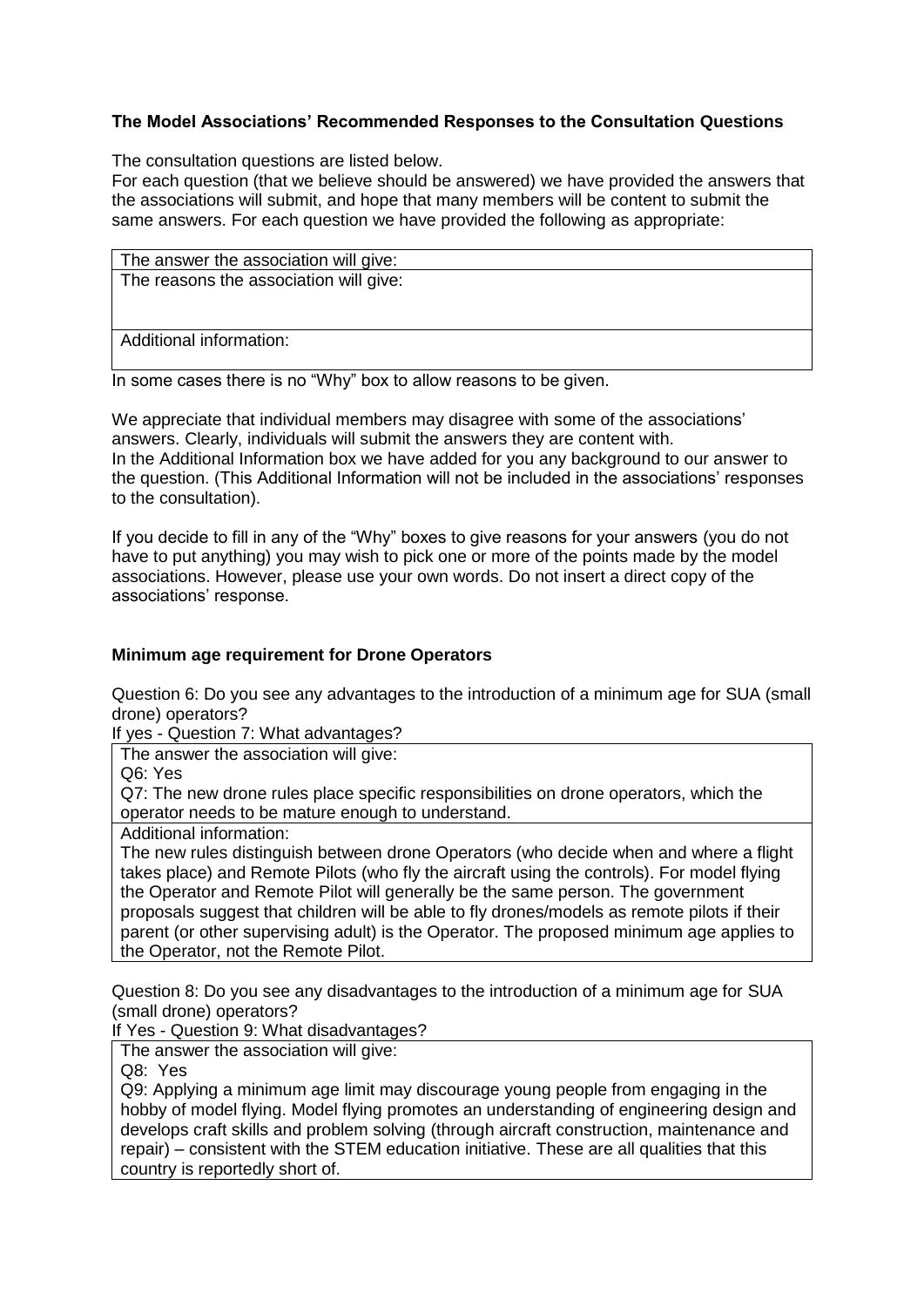Question 10: do you agree with the Government's proposal that a minimum age of 18 should be introduced for SUA (small drone) operators? If No - Question 11 – Why not?

The answer the association will give:

Q10: No

Q11: Table 5 on page 23 of the "Taking Flight" document is incomplete and so presents a misleading description of the current position for aviation in the UK.

In the UK (and Europe) the minimum age to hold a Private Pilot's Licence for (manned) aeroplanes or helicopters is 17 years. Therefore, a minimum age of 18 to fly drones cannot be supported. (The table also does not mention that a 17 year old can hold a full driving licence for private motor vehicles).

Table 5 does say that UK law allows persons aged 14 to fly solo in gliders and balloons, but fails to mention that they can fly powered hanggliders and powered parachutes without supervision. i.e. Article 171 of the Air Navigation Order sets a minimum age of 14 to act as pilot in command of a non-EASA glider. The ANO definition of a non-EASA glider includes "a self-propelled hangglider", a definition that also includes powered parachutes. No pilot licence is required for these foot-launched powered manned aircraft. These aircraft and their pilots are not registered. Powered hanggliders and powered parachutes can fly at the same altitudes as light aeroplanes and helicopters and are capable of cross-country flight. The law accepts that age 14 is sufficient to fly a foot-launched powered aircraft, carrying one or two people and so should also allow 14 year olds to be operators of drones. There is a further pertinent transport comparison to make. UK news websites have reported recently the DfT figures for accidents involving cyclists. In the period 2010 to 2016, there were on average 3.6 pedestrian fatalities each year due to collisions with cyclists, but there is no legal minimum age to ride a bicycle on a public road. In this same period there were no fatalities due to drones (including model aircraft). Cycling proficiency is taught in primary schools to children at age 10.

If there is to be a minimum age for drone operators we propose that it should be 12, and certainly not higher than 14.

Question 12: Do you believe that the introduction of a minimum age of 18 for SUA (small drone) operators will have a positive or negative impact? Question 13 – Why?

The answer the association will give:

Q12: Negative

Q13: Applying a minimum age limit may discourage young people from engaging in the hobby of model flying. Encouraging young people to participate in model flying is consistent with the STEM education initiative. Model flying also promotes an interest in aviation, which may encourage young people to train as pilots of manned aircraft. There is predicted to be a shortage of pilots for the future.

A minimum age of 18 cannot be justified given that a Private Pilot's Licence can be held at 17, and a 14 year old can be the pilot-in-command of a powered foot-launched manned aircraft or a glider.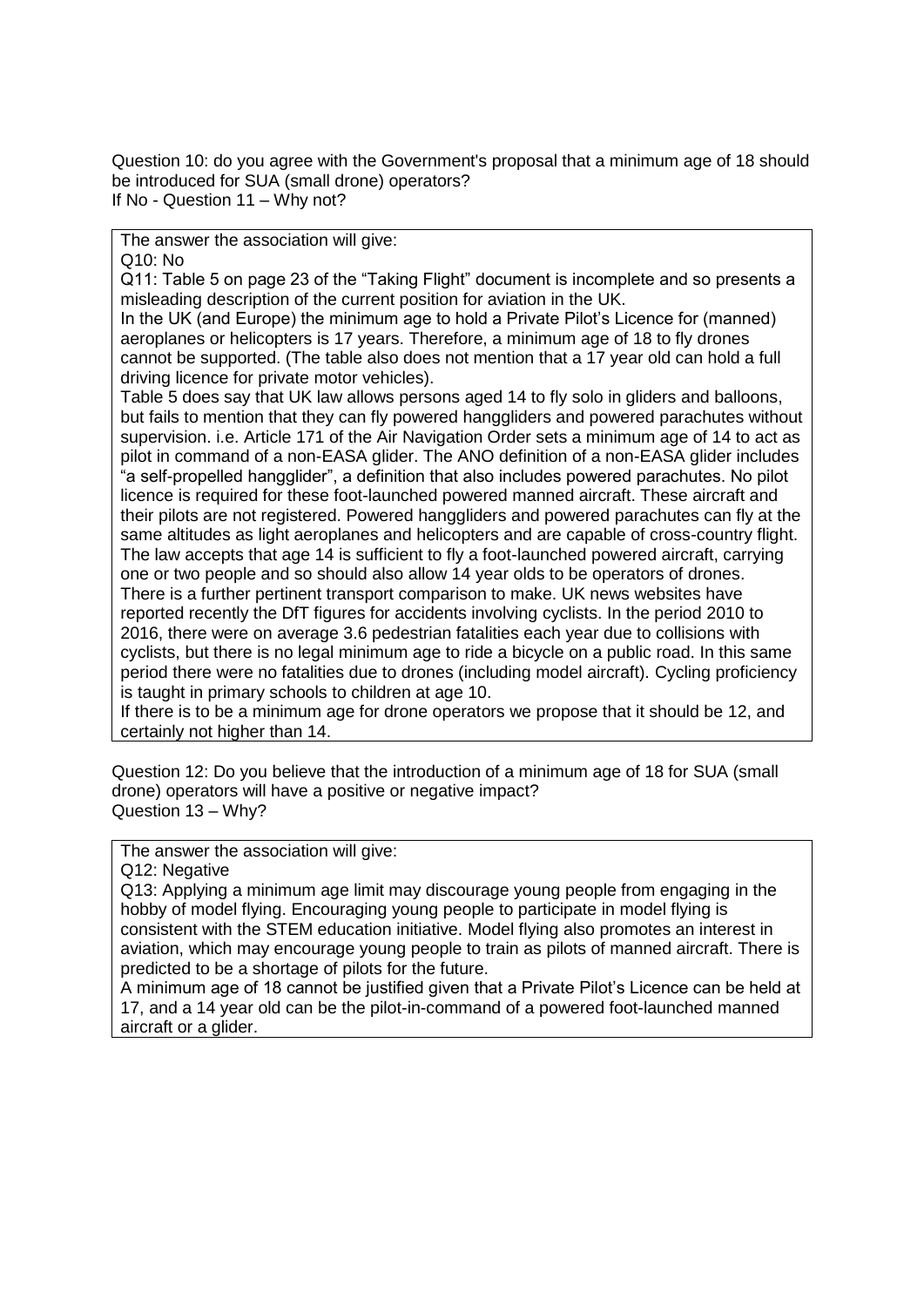### **Restrictions on small drone flights near protected aerodromes**

Question 14: What other areas do you feel the review should cover?

The answer the association will give:

If the review concludes that the 1 km restriction has not reduced the number of drone incidents (i.e. the restriction is ineffective) the government should consider whether this is because the rule may not have been known to the drone flyers involved; or because irresponsible people will ignore the restriction whatever minimum distance is specified. Additional information:

The government proposes to review the effectiveness of the new 1 km exclusion zone around licensed and other 'protected' airfields. Modellers and drone operators can still fly close to or on these aerodromes with the permission of the aerodrome management / Air Traffic. The government has set out the scope of a future review of this restriction. The question asks whether anything else should be added.

Question 15: Do you believe that the 1km restriction zone around a protected aerodrome is sufficient?

 $-$  Yes

 $-$  No

The answer the association will give: No

This next question only appears if the answer to Q15 is No:

Do you feel that a restriction zone of a different shape would be more appropriate? If yes, state the shape, its dimensions, and why.

The answer the association will give: Yes

The reasons the association will give:

Drone flying up to 400ft at a distance of 1km from the end of a runway does not give vertical separation from the standard 3 degree glideslope used by large aeroplanes. Therefore it may be argued that the distance should be greater along the extended lines of the runways and smaller at locations to the side of the runways. However, this would make the restriction more complex - and so more difficult to comply with and to enforce. Cooperation between aerodrome managers and drone operators to manage safety effectively should be encouraged.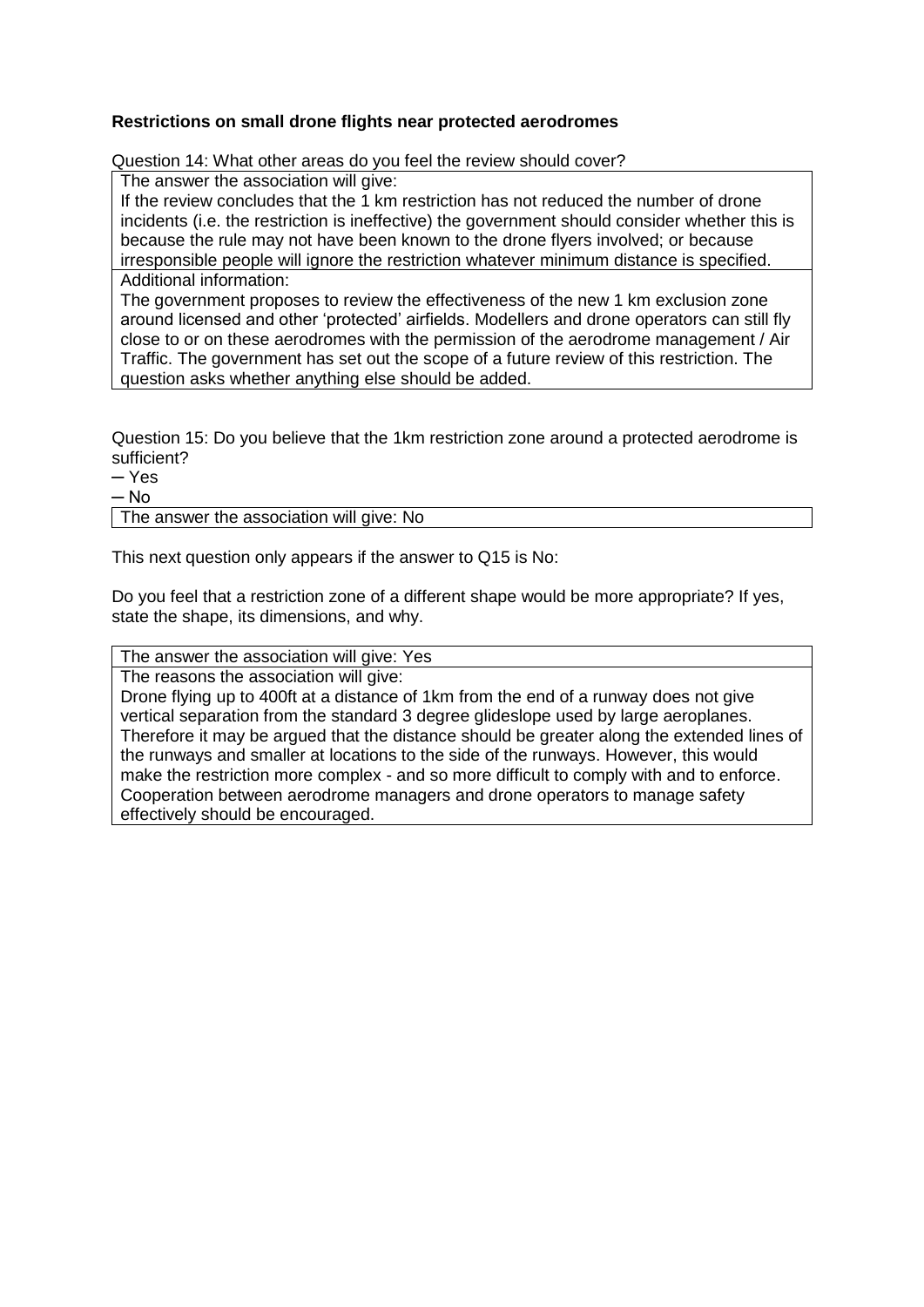### **Model Aircraft Flying Associations and the impact of drone legislation**

Question 16: Do you have any proposals for solutions to minimise the impacts on safe model aircraft flying that we could consider?

The reasons the association will give:

Model flyers operating in accordance with the guidelines of the model associations have an excellent safety record and pose no threat to security. There is no safety or security justification for applying more stringent rules to model flying. In developing European legislation for drones, the Commission and EASA have accepted that any new rules should not apply to model flyers who have an established good safety record – 'hobbyist flights'. At the time of writing we understand that EASA and the Commission have developed two alternative proposals in this respect. Either: compliance with the procedures and practices of model flying associations by their members will be accepted in place of compliance with the European rules for drone operators; or, model flying within recognised model associations will not be subject to European rules at all and will be regulated nationally. In either case the principal outcome will be the same – model aircraft flyers will not be required to comply with the pan-European common rules for drone operations.

We propose that the government either: adds to the UK legislation provision for members of model flying associations to operate in accordance with alternative requirements that are consistent with existing model flying practices; or formally advises the CAA that it should issue authorisations, exemptions or permissions as appropriate to enable members of model flying associations to continue to fly 'small unmanned aircraft' as they have in the past - with minimal new constraints or obligations.

# **Mandating and/or regulating a Flight Information and Notification System(s) (FINS(s))**

Question 17: Do current drone information apps provide enough support to ensure the safe and appropriate use of drones?

The answer the association will give: Yes

The reasons the association will give:

The drone Apps provide useful information for drone flyers with no fixed flying site. Model flying, which generally takes place from the same fixed sites, has an excellent safety record without the use of these Apps. The safety record demonstrates that these Apps are not necessary / needed for the safe operation of model aircraft. We cannot give a view on whether the information the Apps provide will be sufficient for commercial drone operations that may take place in the future.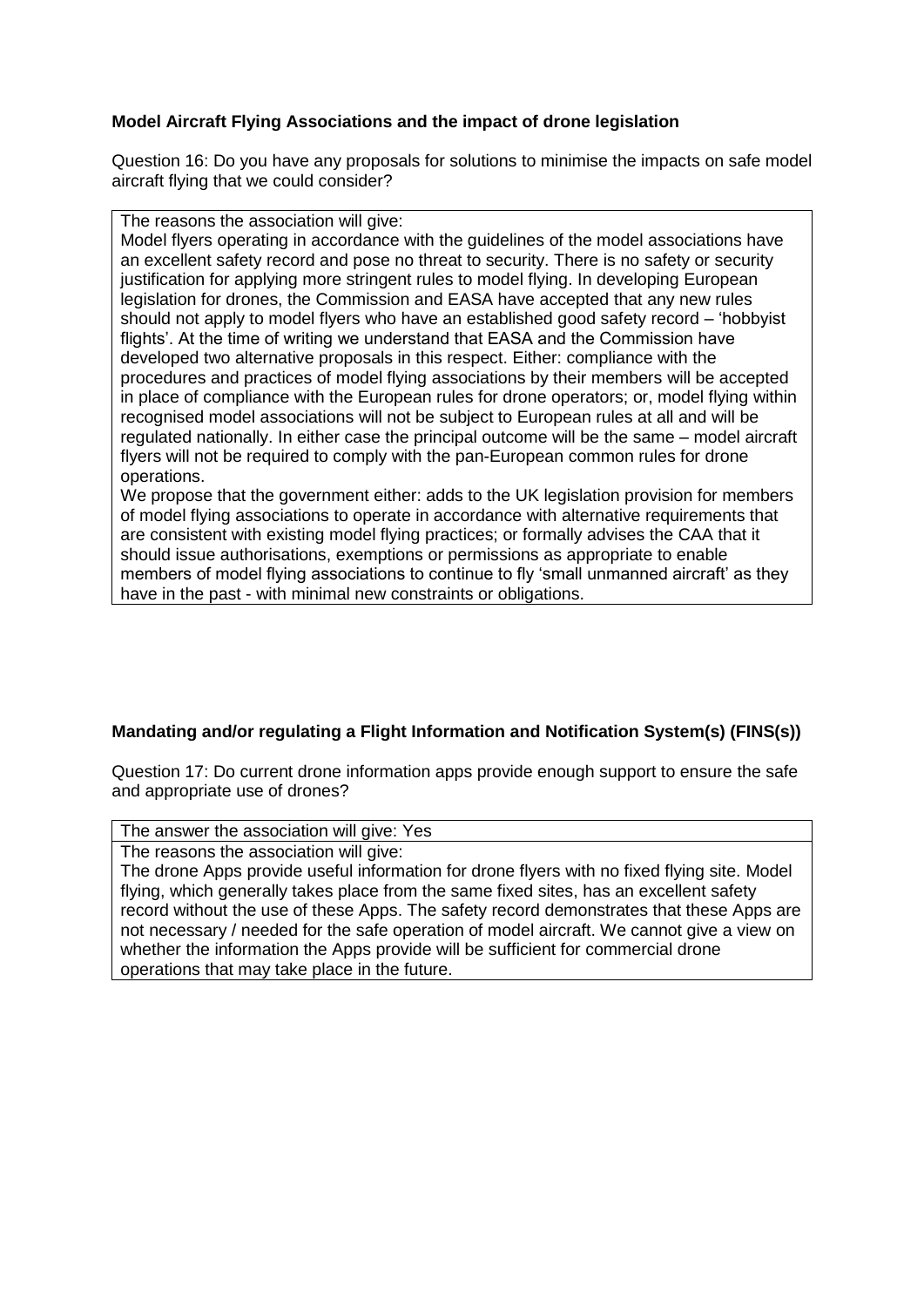Question 18: Do you think there is a need to mandate the use of a FINS(s) for certain types of drone activity?

Why?

The answer the association will give: Yes

The reasons the association will give:

There may be very limited and special circumstances where notification would have a safety benefit. e.g. The commercial use of drones to film a large public event where air ambulances and police helicopters might have to be deployed if there is an incident/accident. In such cases the pilots of the manned aircraft would want to know whether large drones were operating. However, for this benefit to be realised, FINS would have to be an integral part of the manned aircraft flight planning information network.

Question 19: Should the government explore options to achieve similar policy aims, but without mandating the use of a FINS(s)?

Why?

The answer the association will give: Yes

The reasons the association will give:

The government should always consider alternatives that may result in less regulatory burden and lower costs for those who will have to comply with new rules. The principles of proportionality must apply, as set out in the government's policy on Better Regulation and CAA regulatory policy.

Question 20: Do you agree with the requirement to use a FINS as outlined by the government?

Why?

The answer the association will give: Yes

The reasons the association will give:

Our answer is a qualified 'yes' given that the government has not yet decided on the detail of FINS and the applicable rules. Such a system may be necessary in certain circumstances for commercial drone operation, or for the operation of drones that exceed the limits of the current definition of a small unmanned aircraft.

Question 21: What do you think should be the maximum mass of a drone for which its user should have to use a FINS(s), if such a requirement were to be introduced?

 $\square$  20 $kg$ 

 $\Box$  50kg

 $\Box$  100 $ka$ 

□ Over 100kg

Why?

The answer the association will give: 20 kg

The reasons the association will give:

20 kg is the current threshold for the applicability of the rules and regulations that apply to full-size manned aircraft. e.g. The requirements for airworthiness certification and pilot licensing.

On a related point – the current definition of a small unmanned aircraft is 20 kg without fuel. This means that aircraft powered by fuel burning engines may take-off with a mass in excess of 20 kg, whereas an electric-powered aircraft is restricted to 20 kg. In Europe the proposal is to have a cut-off at 25 kg mass at take-off including fuel and everything else carried by the aircraft at take-off. It is suggested that the opportunity could be taken to apply that common European definition in UK national legislation as part of this current process – in which case all references to 20 kg in these proposals would change to 25 kg. This proposal has been under discussion between the CAA and the model flying associations for some time.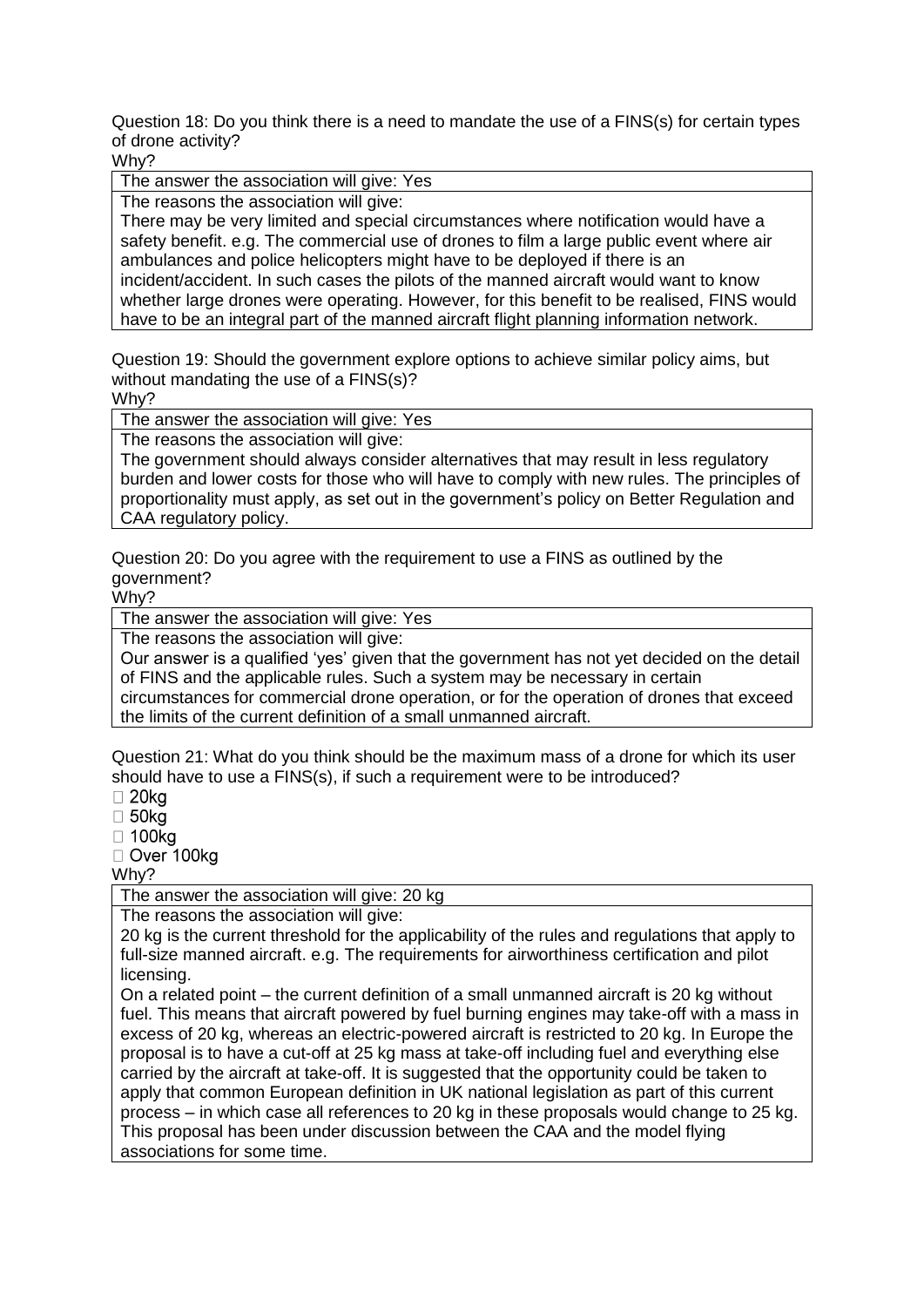Question 22: Should there be a requirement to file a pre-flight notification on the FINS(s) before flying a drone?

─ Yes

 $-$  No

Why?

The answer the association will give: No

The reasons the association will give:

Our answer is no, unless there is a compelling safety or security justification that applies to the particular scenario / location / aircraft type.

Additional information:

Obviously, we do not want a requirement to pre-notify flights to apply to model flyers. The likelihood of this being required is low as the government is suggesting several alternative weight thresholds and the lowest of these is 20kg.

Question 23: What do you think should be the minimum allowed time, prior to take-off, for filing a pre-flight notification on the FINS(s)?

─ File the notification at point of take-off?

- ─ File the notification no less than 5 minutes before take-off.
- ─ File the notification no less than 30 minutes before take-off.
- ─ File the notification no less than 1 hour before take-off.
- ─ File the notification no less than 3 hours before take-off.

─ Other

Why?

The answer the association will give: At take-off

The reasons the association will give:

In our view the proposed FINS may contribute to greater safety and security, but its absence would not of itself make any particular flight unsafe. i.e. FINS would not be a 'safety critical' system.

Additional information:

The likelihood of this being required for model flying is low as the government is suggesting several alternative weight thresholds and the lowest of these is 20kg.

Question 24: What do you think should be the maximum allowed time, prior to take-off, for filing a pre-flight notification on the FINS(s)?

─ File the notification at point of take-off

- ─ File the notification no more than 5 minutes before take-off.
- ─ File the notification no more than 30 minutes before take-off.
- ─ File the notification no more than 1 hour before take-off.
- ─ File the notification no more than 3 hours before take-off.
- ─ File the notification no more than 24 hours before take-off.
- ─ File the notification no more than a week before take-off.
- ─ Other

Why?

The answer the association will give: Other  $-1$  year or more

The reasons the association will give:

The use of drones by farmers is increasing for monitoring crop growth, animals etc. We would suggest that if a farmer uses a drone daily over his own land and a FINS notification is required, he should be able to notify regular/frequent use and renew it annually. There may be other scenarios where long term/constant use notifications would be appropriate.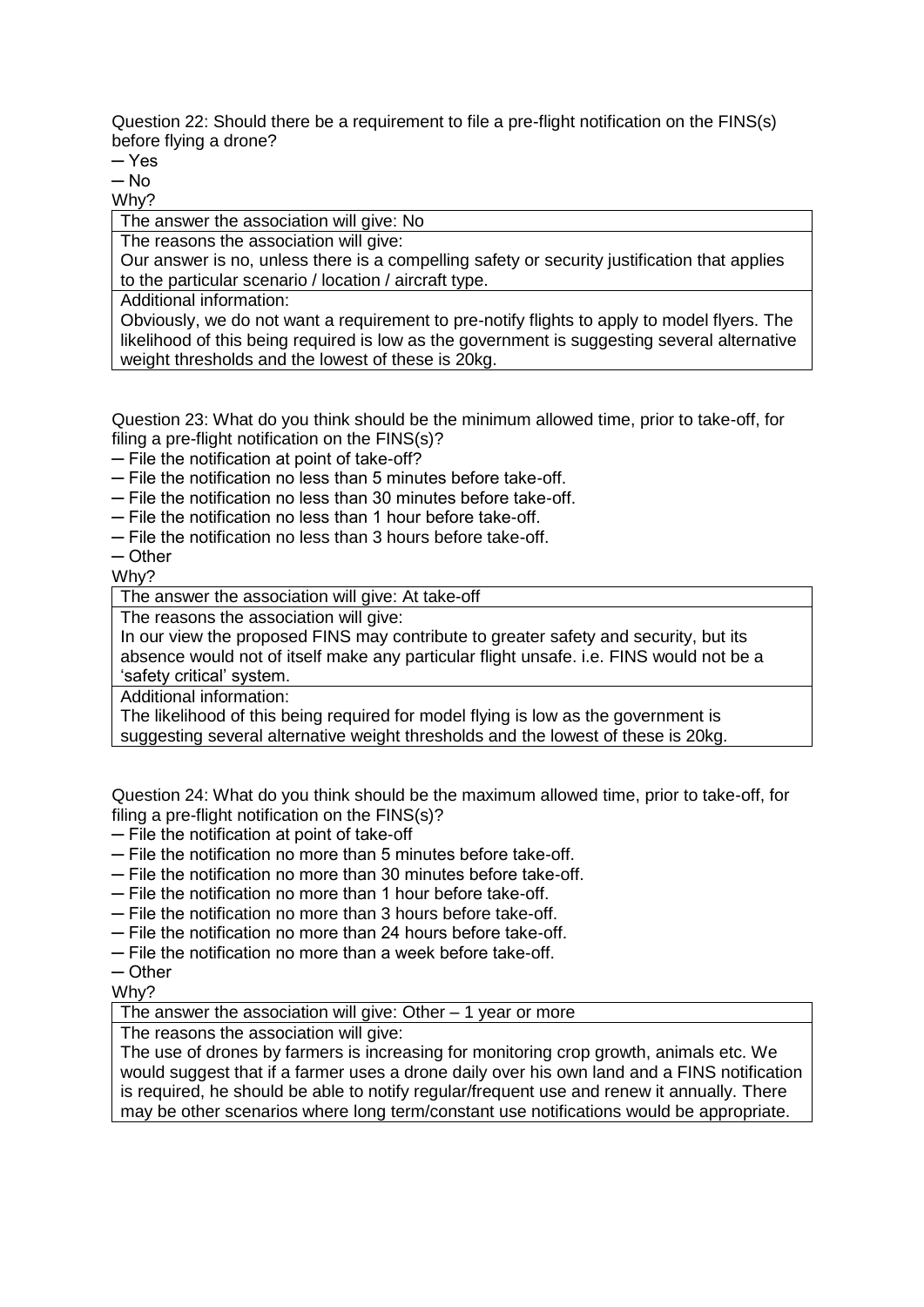Question 25: It is proposed that remote pilots should not have sole responsibility in relation to the use of a FINS. Do you agree? Why?

The answer the association will give: Yes

The reasons the association will give:

Individual pilots cannot be responsible for the availability/non-availability or the integrity/accuracy of any FINS system.

Question 26: Should there be a duty on FINS providers to display accurate information? Why?

The answer the association will give: Yes

The reasons the association will give:

This duty should be to take reasonable steps to assure accuracy. Inaccurate information is much worse than no information as it may introduce safety risks / hazards.

Question 27: Should it be an offence for a FINS provider to display inaccurate data to drone users?

Why?

The answer the association will give: No

The reasons the association will give:

We believe it is not an offence to display inaccurate data on equivalent systems for manned aviation. It follows that it would be disproportionate to make this an offence for FINS information. The obligation on FINS providers should be to take reasonable steps to assure accuracy. On the assumption that most of the information will be from user notifications, FINS providers should not be subject to prosecution if a user notifies inaccurate or misleading information.

Question 28: What do you believe should be approved for the public to use:

 $-$  A single FINS?

─ Multiple FINSs?

Why?

The answer the association will give: A single FINS

The reasons the association will give:

We believe that a single FINS should be approved, provided it is reliable and free to use. Users will want to go to one access point, with a format that they will become very familiar with. Having multiple systems, potentially with different interface formats (such as on screen menus) may increase the time and effort users have to expend in making notifications.

Question 29: In your opinion what should the FINS(s) cover? :

─ all of the UK

─ select regional information, but together multiple FINSs would provide full UK coverage

─ Other

Why?

The answer the association will give: All of the UK

The reasons the association will give:

Users will want to go to one access point, with a format that they will become very familiar with. Having multiple systems, potentially with different interface formats (such as on screen menus) may increase the time and effort users have to expend in making notifications.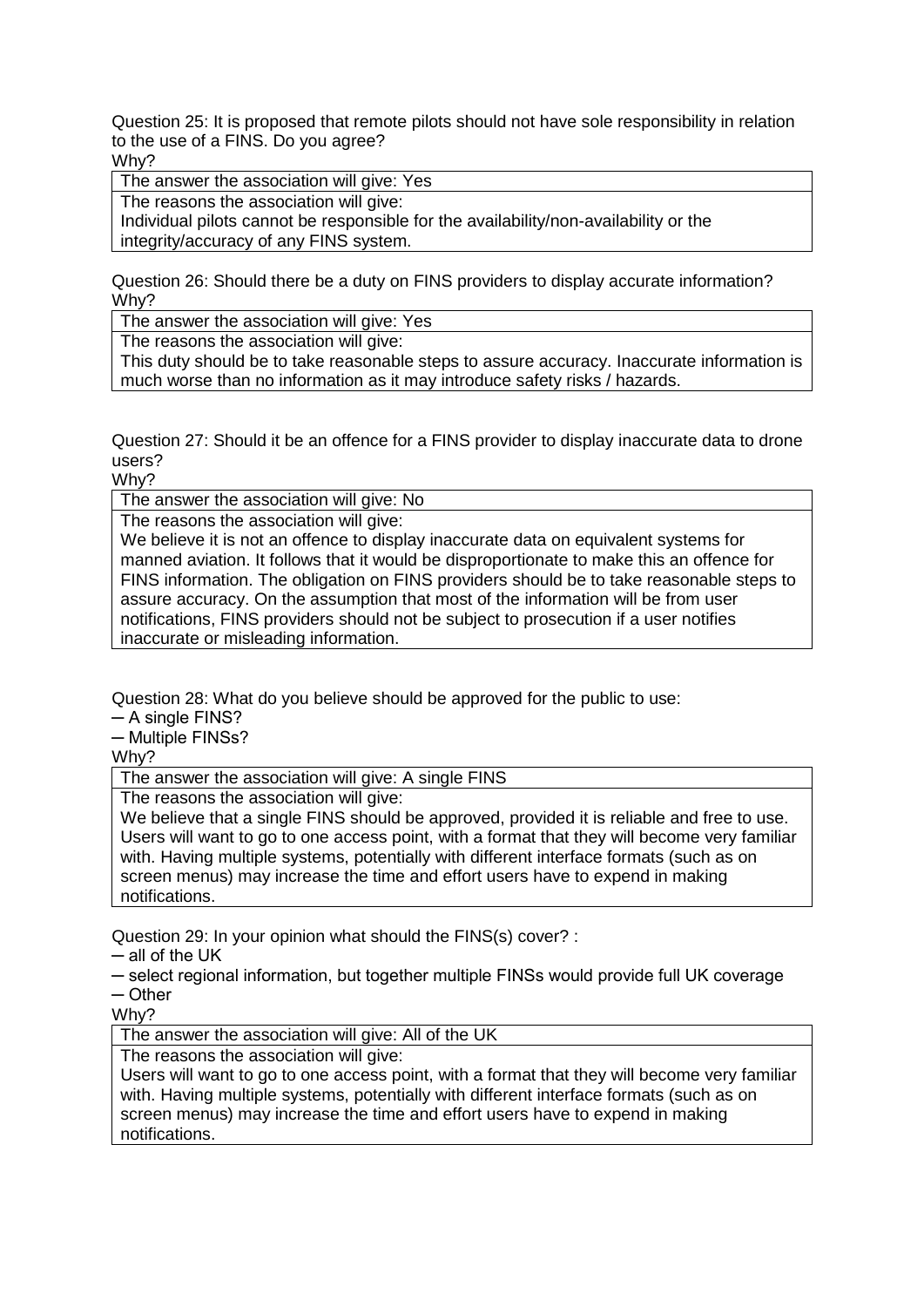Question 30: Besides poor signal, no battery on the electronic device, maintenance or crashing do you think there are other scenarios which could restrict access to the FINS(s)? If Yes – What scenarios?

The answer the association will give: Yes

The reasons the association will give:

Denial of service attacks on the FINS provider.

Failures of the network servers used by the provider.

Malicious hacking of the system database.

Question 31: If real time access to the FINS(s) cannot be gained do you believe the drone flight should be allowed?

The answer the association will give: Yes

If the answer to Q31 is Yes.

Question 32: Do you think there should be an exception from using real time data on the FINS(s) if access is restricted by:

─ poor signal

─ no battery on device

─ the FINS crashing

─ the FINS being offline for maintenance

 $-$  Other

Why?

The answers the association will give:

─ poor signal

─ no battery on device

─ the FINS crashing

─ the FINS being offline for maintenance

(all of these 'ticked')

Why?

In our view the proposed FINS may contribute to greater safety and security, but its absence would not of itself make any particular flight unsafe. i.e. FINS would not be a 'safety critical' system. This will depend upon the scenarios / operations for which FINS is made mandatory, if any.

If the answer to Q31 is Yes.

Question 33: If real time access to a FINS cannot be gained, how should this be managed? ─ Allow drone flight in certain scenarios

─ Allow drone flight in designated geographically zoned low risk areas, but not in higher risk areas

─ Allow drone flight using offline maps and data from the FINS(s)

─ Other

Why?

The answer the association will give:

Other (ticked)

Comment -

Flights should be allowed on most occasions. The (limited) circumstances where flights must not take place without FINS should be specified. In our view the proposed FINS may contribute to greater safety and security, but its absence would not of itself make any particular flight unsafe. i.e. FINS would not be a 'safety critical' system. This will depend upon the scenarios / operations for which FINS is made mandatory, if any.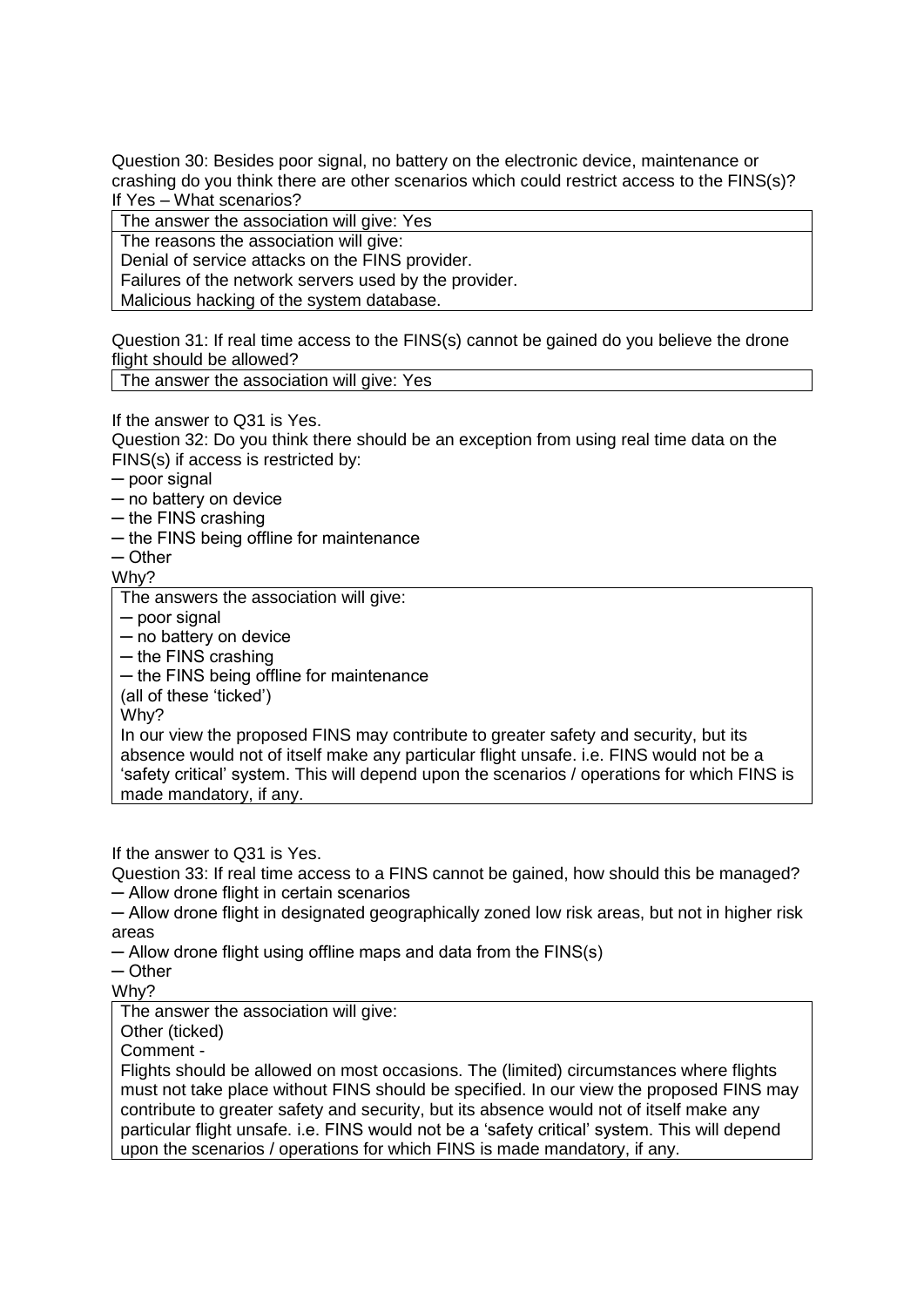Question 34: Which organisation do you believe is best suited to regulate the FINS(s)? ─ Civil Aviation Authority

- 
- ─ NATS (the UK air navigation service provider)
- ─ Department for Transport

 $-$  Other

Why?

The answer the association will give:

The CAA.

The CAA is the UK's national aviation regulator with responsibilities that include airspace classification and NOTAMS. It would not be appropriate to have another regulator for a specific aspect within the CAA's mandate. To do so would also go against recent government decisions to place all aspects of aviation regulation with the CAA, such as airport security. The CAA has the powers to grant exemptions without delay if there are problems with the practical use of FINS. Any issues with FINS should be fed back directly into new rulemaking and the CAA is best placed to do this.

Question 35: In line with government strategy should anonymised drone data from the FINS(s) be shared with the industry to drive technological development? Why?

The answer the association will give: Yes

The reasons the association will give: It should be made available free of charge.

Question 36: For the purposes of carrying out their function, to which organisation or organisations should a FINS provider have to provide data if requested?

- ─ Department for Transport
- ─ Civil Aviation Authority
- ─ Police
- ─ Intelligence and Security Services
- ─ Border Force
- ─ National Crime Agency
- ─ HM Prisons and Probation Service
- ─ Other
- ─ None of the above

Why?

The answer the association will give:

All of the following ticked

- Department for Transport
- ─ Civil Aviation Authority
- ─ Police
- ─ Intelligence and Security Services
- ─ Border Force
- ─ National Crime Agency
- ─ HM Prisons and Probation Service

The reasons the association will give: None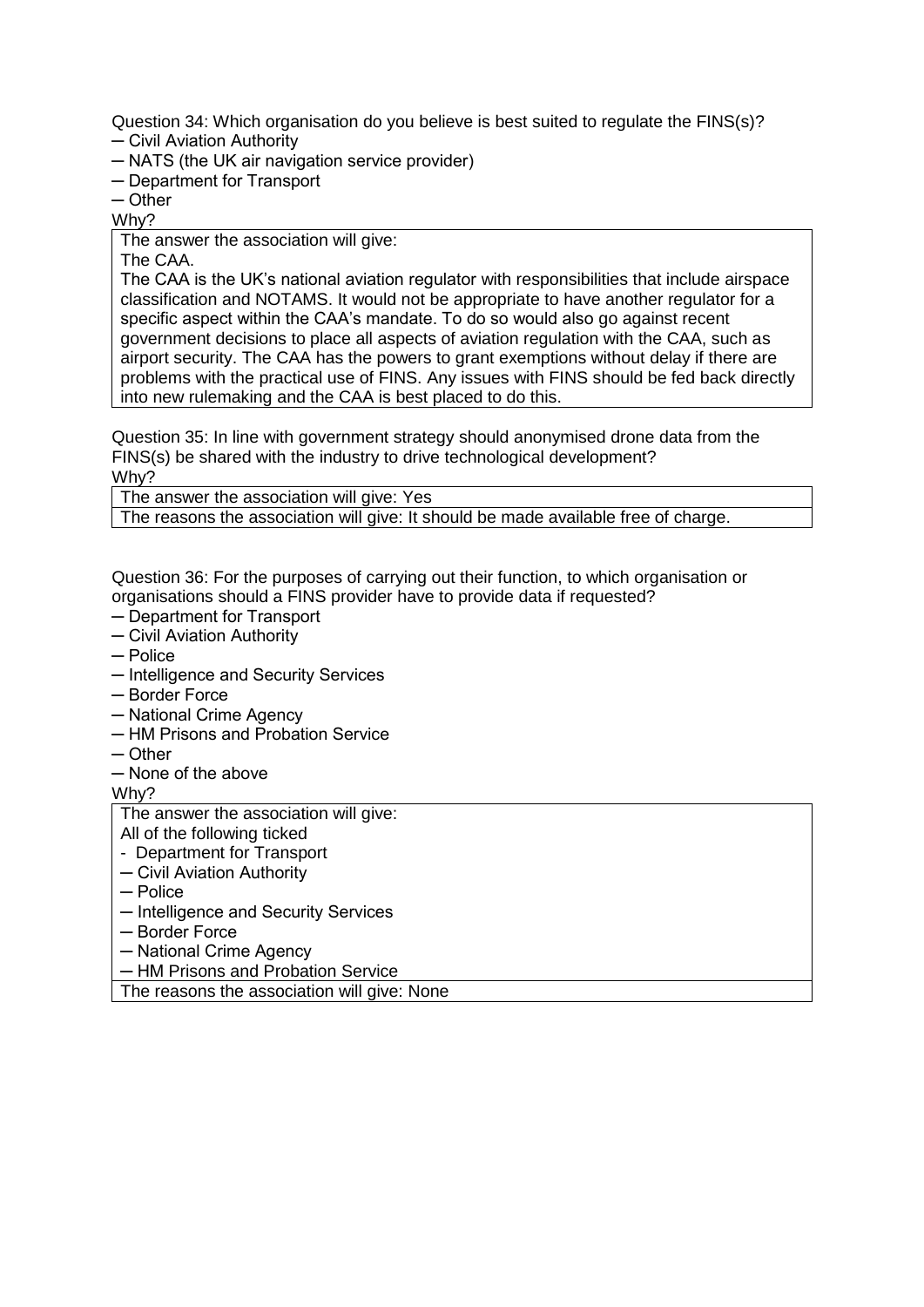Question 37: There would be a duty on any FINS(s) provider(s) to provide information to a list of organisations specified in legislation. The specific organisation may only request information in order for them to carry out their function. Potential organisations may include, but are not limited to: The CAA, Department for Transport, UK Police, Security and Intelligence Services.

Do you agree it should be an offence for a FINS system provider to withhold information from specific organisation if a valid request for data is made?

- $-$  Yes
- $-$  No
- ─ Don't know

Why?

| The answer the association will give: Yes   |  |
|---------------------------------------------|--|
| The reasons the association will give: None |  |

Question 38: Do you believe certain organisations should have some level of instant, or near instant, access to all data from the FINS(s)?

 $-$  Yes

 $-$  No

The answer the association will give: Yes

The reasons the association will give:

If timely action is needed to address a threat to safety or security.

Question 39: Which organisation do you believe should have some level of instant, or near instant, access to all data on the FINS(s)?

- ─ Police
- ─ Intelligence and Security Services
- ─ Border Force
- ─ National Crime Agency
- ─ HM Prisons and Probation Service
- ─ Other
- ─ None of the above

Why?

The answer the association will give:

All of the following ticked:

- ─ Police
- ─ Intelligence and Security Services
- ─ Border Force
- ─ National Crime Agency
- ─ HM Prisons and Probation Service

The reasons the association will give: Because immediate action may be necessary.

Question 40: Do you believe there should there be a charge to the drone user to use a FINS?

Why

The answer the association will give: No

The reasons the association will give:

Charging will lead to non-compliance, in the same way that charging for refuse disposal leads to fly-tipping.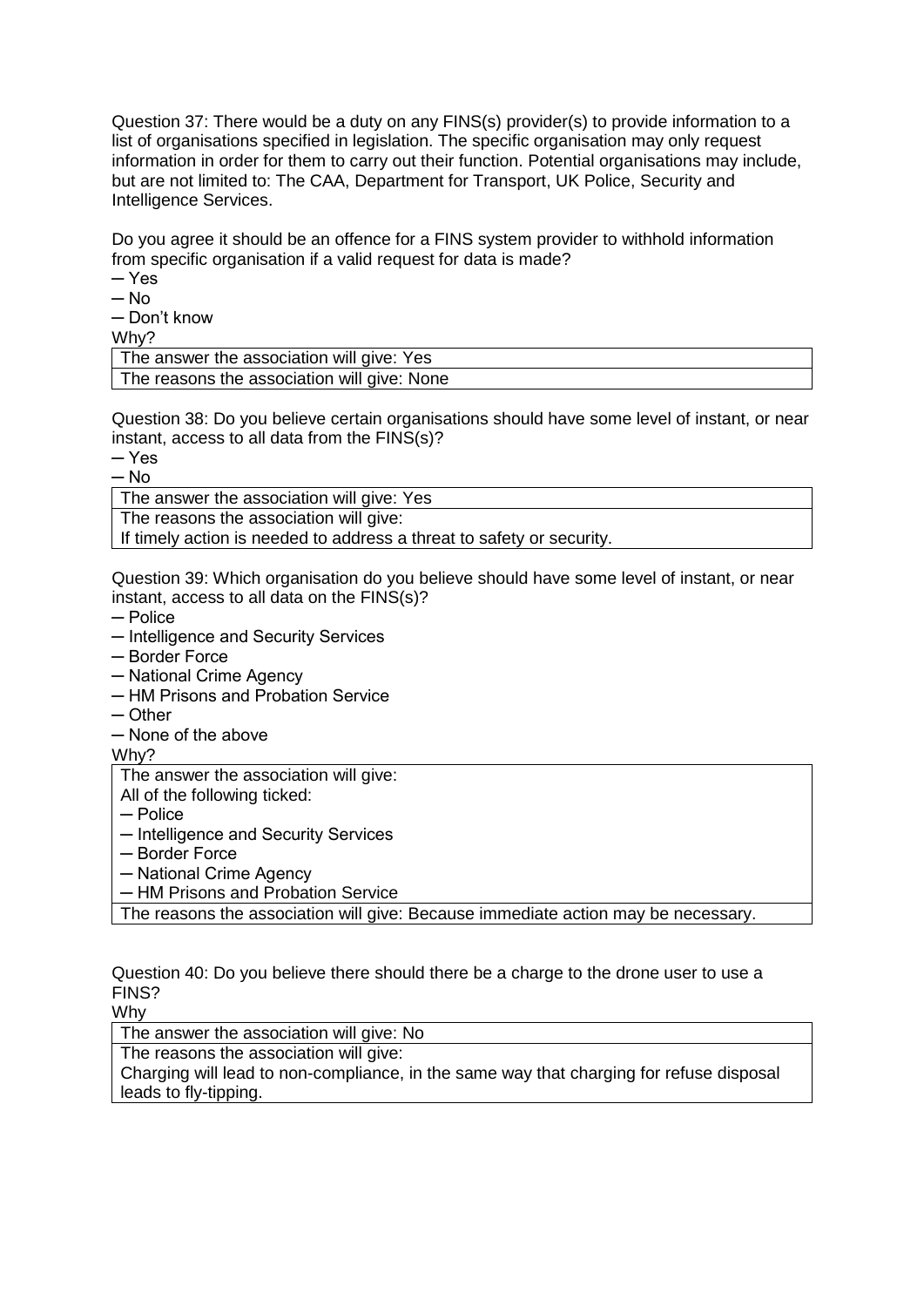Question 41: If a FINS provider decided to charge for using the system, should the Government, have the ability to control the maximum cost that could be charged? Why?

The answer the association will give: Yes

The reasons the association will give:

The government should ensure that there is no charge. Charging will lead to noncompliance, in the same way that charging for refuse disposal leads to fly-tipping.

Question 42: Do you think there is a need to have a Special Administration Regime to manage the risk of insolvency for FINS providers?

Why?

The answer the association will give: Yes

The reasons the association will give: This will be needed if there is only one provider.

Question 43: Are you a technology provider or a company considering being involved in the development of a FINS?

The answer the association will give: No

(If the answer to Q43 is No, the next 5 questions (for potential FINS providers) do not appear).

Question 44: Should the Government work with model aircraft flying associations to consider ways in which the policy could be shaped to minimise the impact of any new legislation relating to FINS(s) for this group?

Why?

The answer the association will give: Yes

The reasons the association will give:

FINS should not apply to model flying, and the proposals appear to be consistent with that. However, the model flying associations represent around 40,000 model/drone operators who, between them, own approximately 0.5 million small unmanned aircraft. This is by far the largest grouping of current 'drone' flyers who may be affected by any new drone measures, potentially in ways that the government does not foresee. The model flying associations can contribute positively to the development of new rules due to their collective experience.

### **Police Powers Relating to Drones and Fixed Penalty Notices**

Question 45: Do you agree that the police require new powers in relation to the misuse of drones?

Why?

The answer the association will give: Yes

The reasons the association will give:

The police should have powers to deal with people who fly drones in an irresponsible way.

Question 46: Do you agree that the police should be able to require the production of evidence from drone users:

Where there is a reasonable suspicion of an offence being perpetrated; Or where compliance with a legal requirement is being checked? Why?

Where there is a reasonable suspicion of an offence being perpetrated; Yes Or where compliance with a legal requirement is being checked? Yes The inability of the State to take enforcement action for breaches of the rules for small unmanned aircraft has been a recurring problem.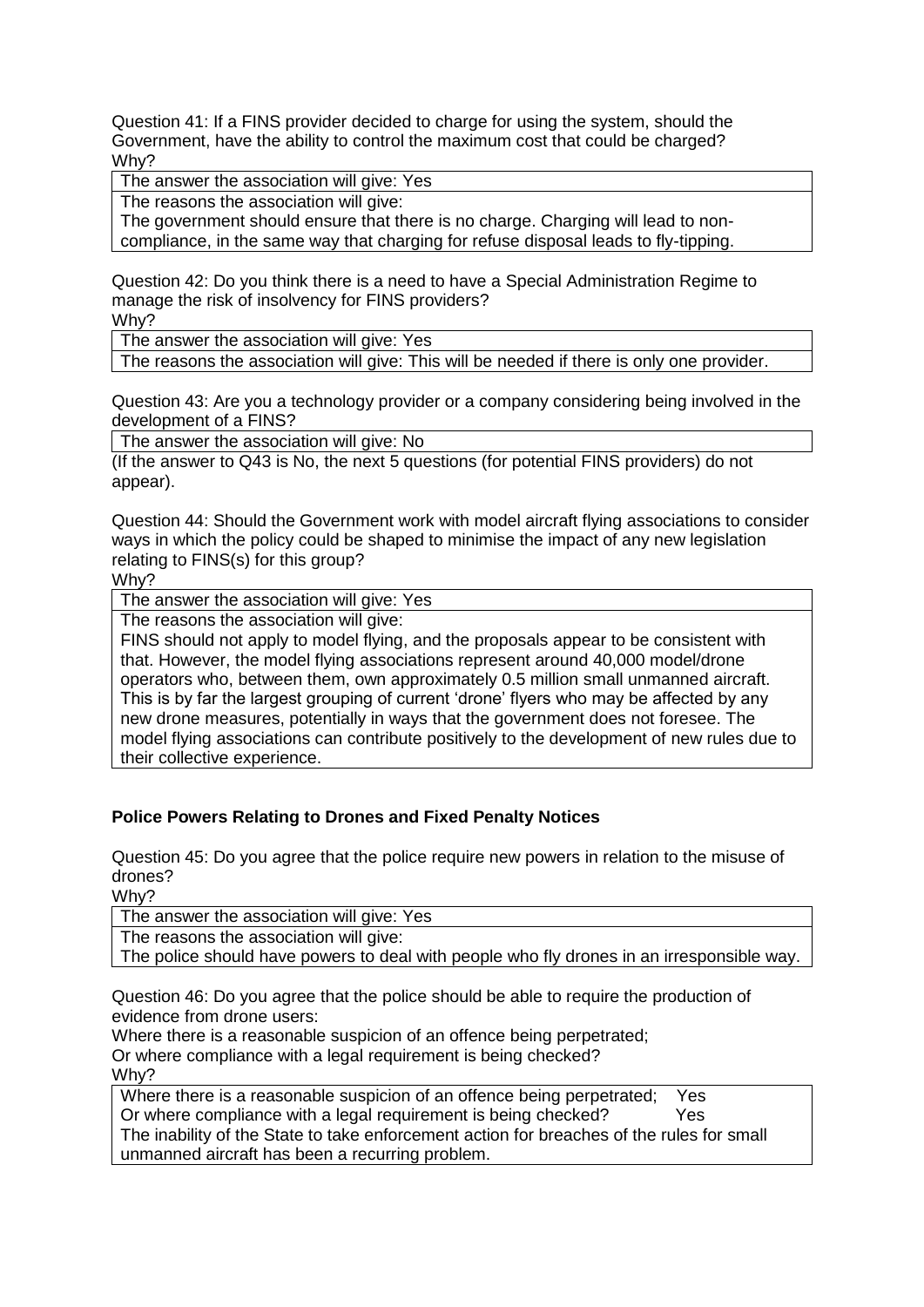Question 47: The proposal is that for those unable to produce the relevant evidence at the request of a police constable, they will have 7 days in which to produce it at a police station. Do you agree with the proposal to grant a 7 day grace period to produce this evidence? Why?

The answer the association will give: Yes

The reasons the association will give:

Whilst this would be the same as the period permitted for producing documents relating to driving, there should be some flexibility. For example - If the request to produce documents was made to a drone operator / model flyer just prior to their departure abroad for a holiday or business trip, it might not be possible to comply within 7 days. Given that there are proposals for on-line operator registration and the model associations have member databases, should the regulations be open to submission of evidence by electronic means?

Question 48: Do you agree the police should be able to obtain information to check that the following have complied with the law:

A drone user

A drone operator

A remote pilot

The person who made the drone available for use

| The answer the association will give:                                                                                                                                                                                               |           |
|-------------------------------------------------------------------------------------------------------------------------------------------------------------------------------------------------------------------------------------|-----------|
| A drone user                                                                                                                                                                                                                        | <b>No</b> |
| A drone operator                                                                                                                                                                                                                    | Yes       |
| A remote pilot                                                                                                                                                                                                                      | Yes       |
| the person who made the drone available for use                                                                                                                                                                                     | Nο        |
| .<br>and the company of the company of the company of the company of the company of the company of the company of the company of the company of the company of the company of the company of the company of the company of the comp |           |

The reasons the association will give:

The term 'drone user' does not appear to have been defined and we do not understand the significance of 'the person who made the drone available'. We are not aware of any laws or proposed legal obligations to be complied with by these persons. However, we would presume that general police powers enable them to obtain evidence

of compliance or non-compliance with the law for any activity, including drone flying.

Question 49: Do you agree that the police require powers to instruct a remote pilot to land a drone, if there is a reasonable suspicion of the commission of an offence. Why?

The answer the association will give: Yes

The reasons the association will give: None

Question 50: Do you agree that the police require powers to instruct a remote pilot to land a drone if a constable believes that:

It will protect persons from harm, harassment, alarm or distress;

It will protect persons occupying any premises from nuisance;

It is causing an annoyance relating to the occupation of a premise;

It will protect public order;

It will protect property from damage;

It would assist in exercising the functions of a police constable. Why?

The answer the association will give:

| It will protect persons from harm, harassment, alarm or distress;                        | Yes        |  |
|------------------------------------------------------------------------------------------|------------|--|
| It will protect persons occupying any premises from nuisance;                            | <b>Yes</b> |  |
| It is causing an annoyance relating to the occupation of a premise;                      | Yes        |  |
| It will protect public order;                                                            | Yes        |  |
| It will protect property from damage;                                                    | Yes        |  |
| It would assist in exercising the functions of a police constable.                       | Yes        |  |
| These are sufficient reasons to ask a drone pilot to land the aircraft for a discussion. |            |  |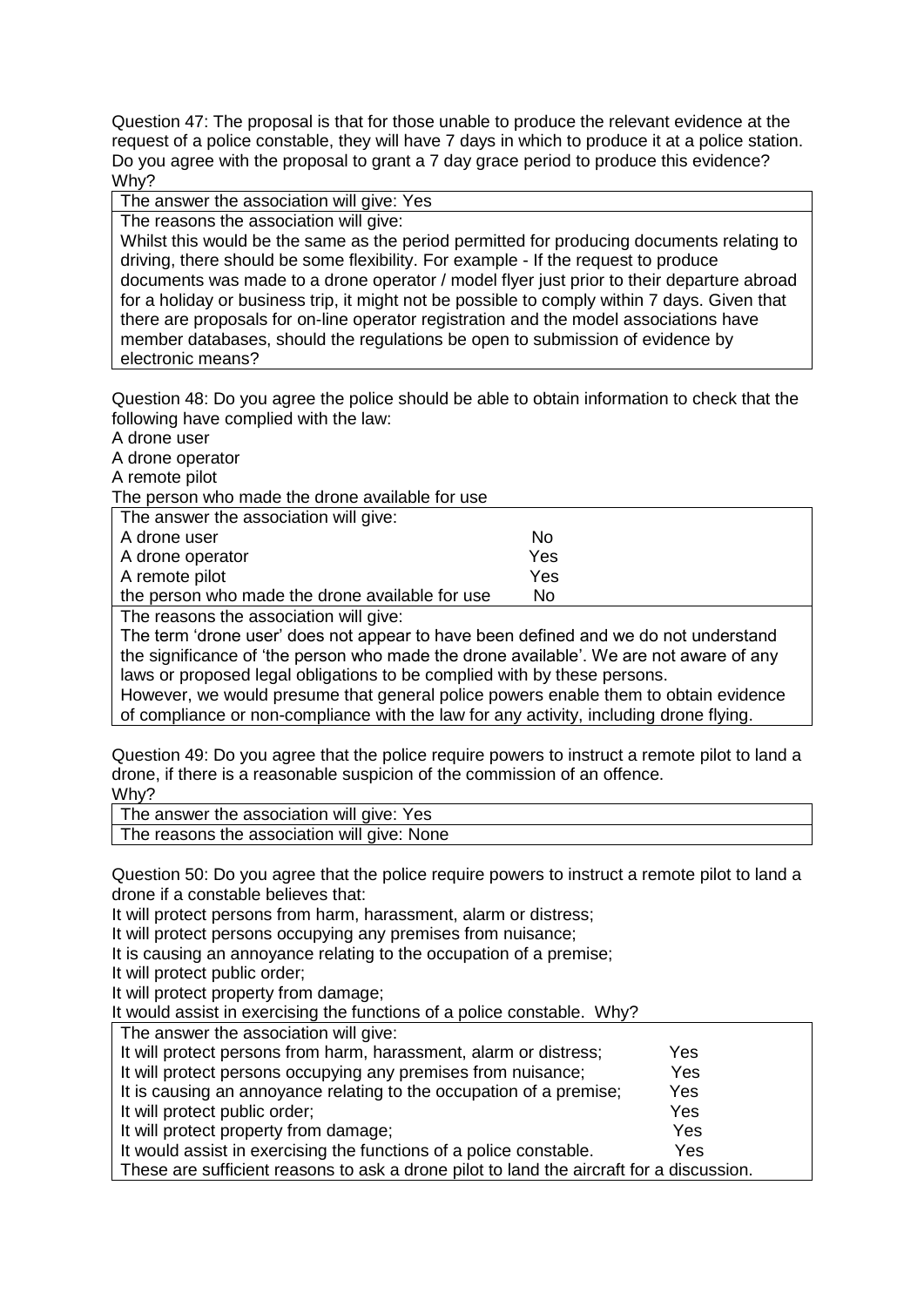Question 51: Do you agree the police should have the power, when a drone and/or its components are suspected of being involved in the commission of an offence to enter and search premises with a warrant?

Why?

The answer the association will give: Yes

The reasons the association will give: As long as this is in line with general law and practice.

Question 52: Do you agree the police should have the power, when a drone and/or its components are suspected of being involved in the commission of an offence, to seize and retain the drone and/or its associated components? Why?

The answer the association will give: Yes

The reasons the association will give: Provided this is in line with general law and practice and that there are safeguards to ensure that the drone is looked after appropriately and is returned promptly if no offence has been committed.

Question 53: Do you agree the police should have the power to access electronically stored information from the drone or its components if a constable reasonably suspects that it: is evidence in relation to an offence; or has been obtained in consequence of the commission of an offence and that it is necessary to do so in order to prevent it being concealed, lost, tampered with or destroyed? Why?

The answer the association will give: Yes

The reasons the association will give: Provided such data exists. Most model aircraft do not store any information.

Question 54: Do you agree the police should have the power to require any information stored on the drone or its associated components to be duplicated in a legible form that can be taken away if a constable believes:

that it is evidence in relation to an offence or it has been obtained through committing an offence and

it is necessary to prevent concealment, loss, tampering or destruction of the data? Why?

The answer the association will give: Yes

The reasons the association will give: Provided that the police provide the means to duplicate the information. We do not believe that drone operators should be required to have a means to copy the information and give it to others.

Question 55: These proposed powers are only being considered for police constables. Do you believe any of the proposed powers should also be extended to: Prison officers?

Police community support officers?

Council enforcement officers?

Other?

 $-$  Yes

 $-$  No

Why?

The answer the association will give: None ticked (No)

The reasons the association will give: None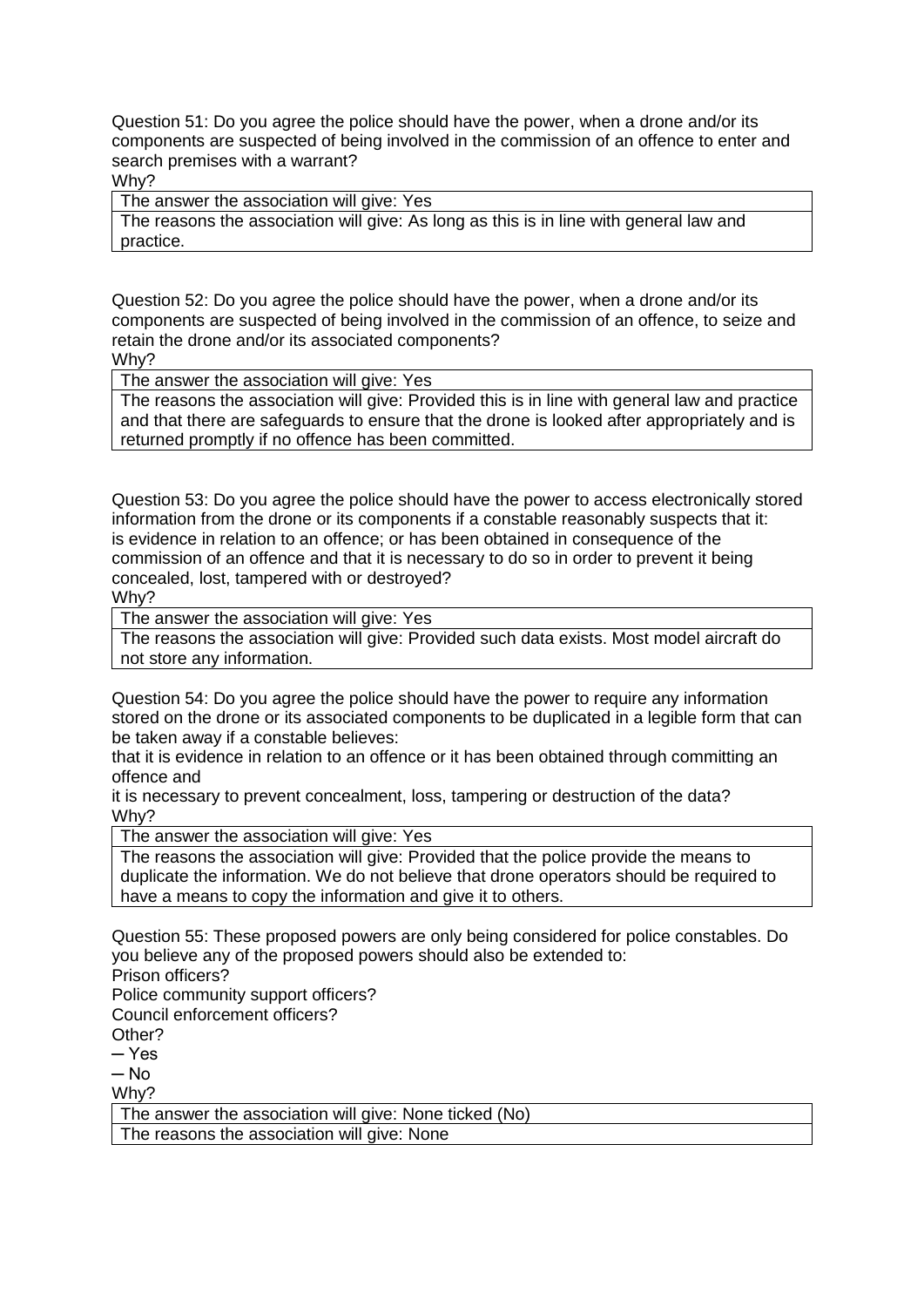Question 56: Are there other powers you feel the police should have in relation to drone misuse?

The answer the association will give: Don't know

Question 57: Do you agree that Fixed Penalty Notices (FPN) are a suitable alternative to prosecution for certain drone-related offences?

The answer the association will give: Yes

Question 58: Do you agree if a person is unable to produce the required evidence within 7 days of a police constable's request they should receive an FPN?

 $-$  Yes

 $-$  No

─ Don't know

Why?

The answer the association will give: Don't know

The reasons the association will give:

There should be some flexibility. For example - If the request to produce documents was made to a drone operator / model flyer just prior to their departure abroad for a holiday or business trip, it might not be possible to comply within 7 days. Given that there are proposals for operator registration via the internet and the model associations have member databases, should the regulations be open to submission of evidence by electronic means?

Question 59: Do you agree that drone users not complying with a police officer's instruction to land a drone should receive a FPN?

─ Yes

 $-$  No

─ Don't know

Why?

The answer the association will give: No

The reasons the association will give:

There may be circumstances in which it is unsafe to land a drone immediately.

Question 60: Do you agree that the FPN cost should be between £100 and £300?

 $-$  Yes

 $-$  No

─ Don't know

The answer the association will give: No

Question 61: The power to issue FPNs is only being considered for police constables. Do you believe the power to issue a FPN should also be given to: Police community support officers? Council enforcement officers? **Other** 

The answer the association will give: None ticked (No)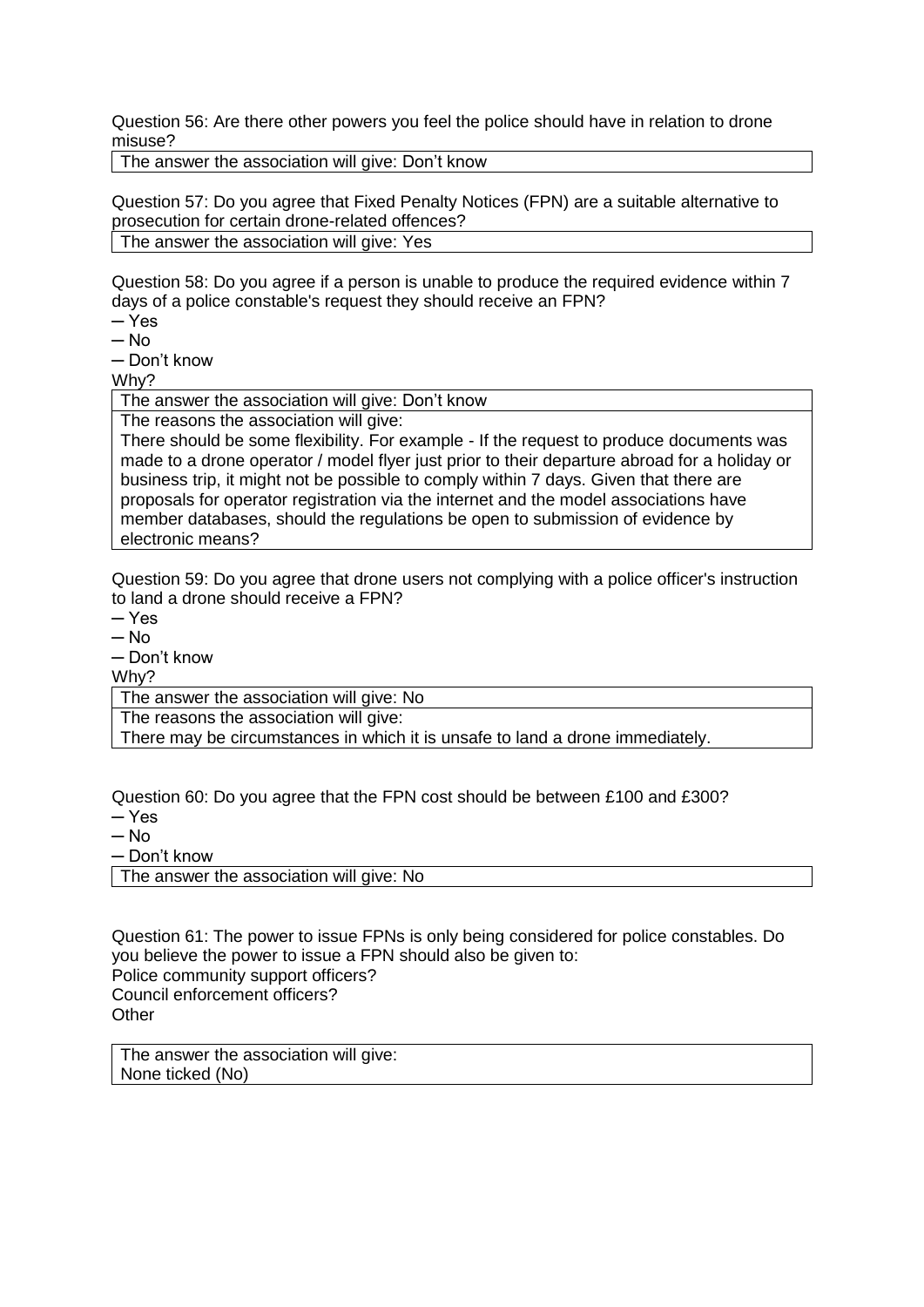### **Counter-Drone Technology**

Question 62: Do you think the operational purposes identified for the use of drone detection technology are appropriate?

If No, why not?

The answer the association will give: Yes

Question 63: Do you think the safeguards identified for the use of drone detection technology are appropriate? If No, Why not? If No, Are there any other safeguards for the use of drone detection technology you think we should consider? ─ If Yes, what measures?

The answer the association will give: Don't know

Question 64: Do you think anything else should be done to assist organisations in meeting the defined safeguards?

If Yes, what?

The answer the association will give: Don't know

Question 65: Do you think the safeguards identified to enable deferred authority are appropriate? If No, why not? What additional safeguards should be applied? The answer the association will give: Don't know

Question 66: Do you think the operational purposes identified for the use of drone electronic effectors are appropriate?

- ─ Yes
- $-$  No
- ─ Don't know
- If No, why not?

The answer the association will give: Yes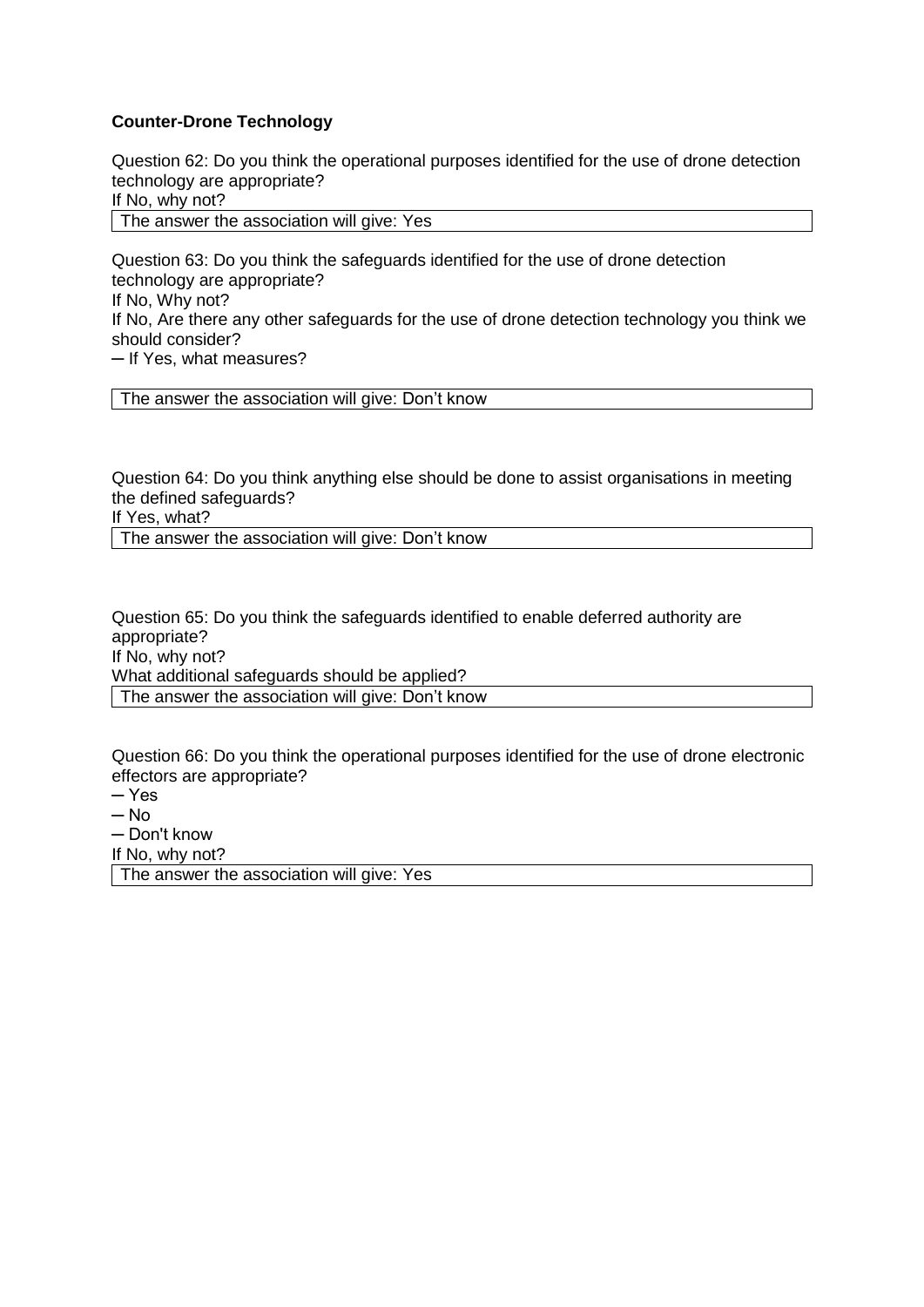Question 67: Should any other studies be conducted to minimise the safety risks associated with deploying electronic effectors in the UK?

- ─ If Yes, Question 68 What should these studies focus on?
- ─ No, please explain why

─ Don't know

The answer the association will give:

Question 67: Yes

Question 68:

Those intent on malicious or criminal actions are likely to choose drones that have full flight stabilisation. The response of those aircraft to loss of command signal is generally to hover at the current position and then slowly descend. Thus there would be minimal hazard to the public through applying jamming to counter such aircraft. The situation for model aircraft, (including quadcopters used for skill-related flying, such as aerobatics or racing) is very different. These aircraft do not have automated flight functions. If deprived of their command signal they will crash very quickly and potentially at high velocity. If a radio jammer is deployed in a manner that affects model aircraft it will create a safety risk to the model flyers and any 3<sup>rd</sup> parties nearby. It will also definitely result in significant financial loss to the model flyers affected. The monetary value of a model aircraft, including on-board radio and motors/engines will generally be in the range £300 to £20,000. In the case of higher value model aircraft it is likely that the owner will have spent 100's of hours, potentially over many years, building the aircraft. Modeller's will be understandably aggrieved if their aircraft are arbitrarily 'shot down' by the deployment (including routine testing) of radio jammers by security forces. This also raises the question of who will be responsible if a jammer causes an aircraft to crash and this causes financial loss, injury or death.

We would suggest that any jammers employed for this purpose should be narrow-beam directional devices. If a drone is detected, it's bearing and range relative to the defending security forces should be known and those forces should be able to direct the jamming beam in a manner that minimises the risk to other drones/models being operated legitimately and safely.

Most drone and model aircraft radios operate in the 2.4GHz band and so it is assumed that this is the band that will be subject to jamming. The 2.4GHz receivers in drones/model aircraft are designed to be resilient to interference by being 'bound' to a specific transmitter and through the use of frequency hopping, spread-spectrum technology. So to be effective a jammer would have to be of high energy across a broad bandwidth. In this respect it should be noted that most Wi-Fi, Bluetooth and mobile phone systems use this same frequency band. Consequently the deployment of a powerful omnidirectional jammer in urban areas is likely to cause significant disruption to the public and to businesses.

Another point to consider is that different frequency bands are used in other countries for drones and model aircraft. It would not be difficult for those with criminal intent to purchase drones intended for those foreign markets which would then be unaffected by any jamming in the 2.4Ghz band.

Question 69: Do you think the safeguards proposed for the use of drone electronic effectors are appropriate?

 $-$  Yes

─ If No, Question 70 - Why not? And Question 71 – What other safeguards should be considered for the use of drone effectors?

─ Don't know

The answer the association will give: Question 69: No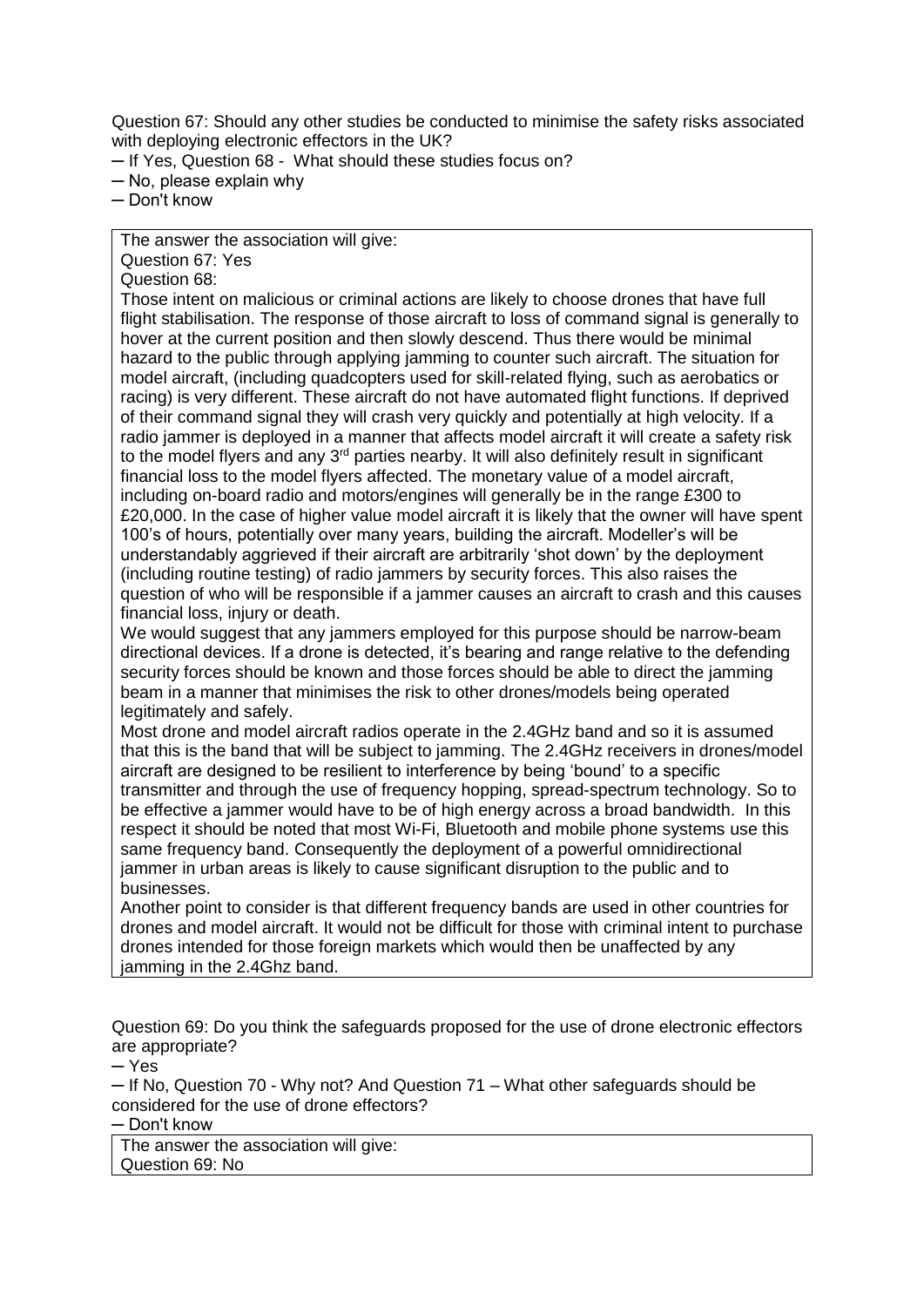Question 70: The use of powerful non-directional jammers may cause significant disruption to wifi and mobile networks. The deployment of jammers in the vicinity of model flyers will cause their aircraft to crash with consequential financial loss and risks to safety. Question 71: Jammers should be directional (facilitating targeting of their effects) – see answer to question 68. Where security considerations allow, model associations and registered operators (and the general public) should be advised of locations where jammers are likely to be deployed.

Question 72: Do you think anything else should be done to assist organisations in meeting the defined safeguards?

- ─ If Yes, what else?
- $-$  No

─ Don't know

The answer the association will give: Don't know

Question 73: Do you think the requirements identified for the testing of drone detection technology and drone electronic effectors are appropriate?

 $-$  Yes

 $-$  No, why not?

─ Don't know

The answer the association will give: Don't know

Question 74: Do you think the safeguards identified for both the testing of drone detection technology and electronic effectors are appropriate?

─ Yes

─ If No, Question 75 – Why not?

─ Don't know

The answer the association will give:

Question 74: No

Question 75: Model associations, registered drone operators (and the general public) should be advised well in advance of locations and times where jammers are to be tested so that association members and drone operator are warned of this hazard to their activities. Similar public notifications are already issued for GPS jamming exercises.

Question 76: Would you like any other safeguards to be considered to enable the testing of drone detection technology or drone electronic effectors?

─ Yes, please explain what you would like these safeguards to be

─ No, please explain why

─ Don't know

The answer the association will give:

Drone detection technology: No

Drone electronic effectors: Yes

The reasons the association will give:

Model associations and registered drone operators should be advised well in advance of locations and times where jammers are to be tested. This is to reduce the risk of model flyers having their aircraft 'shot down' by blocking of their transmitter signals.